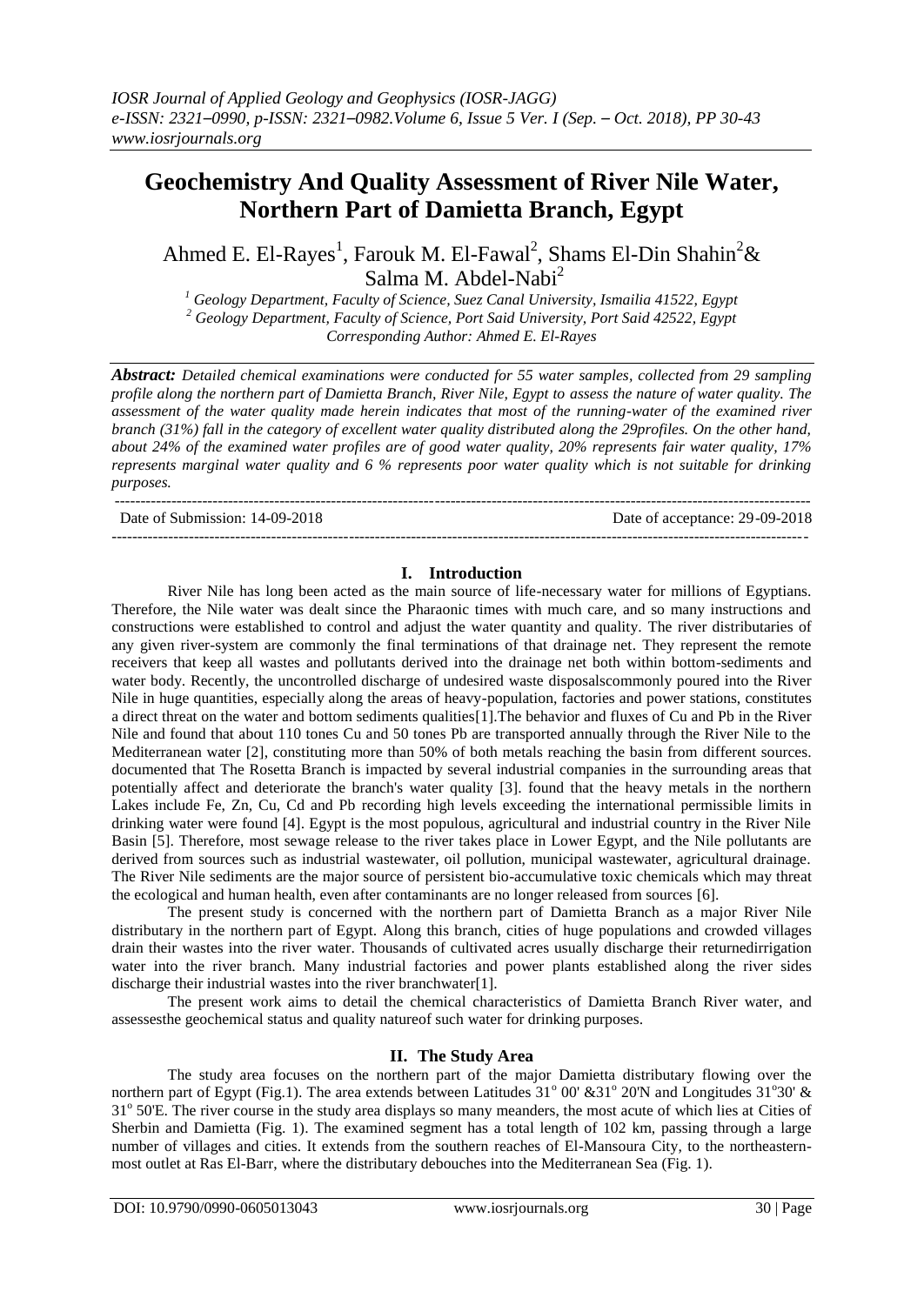

**Fig. (1):** Location map of the examined sector of the Damietta Distributary along the Nile Delta.

## **III. Materials And Techniques**

The different aims of this work were accomplished through a series of field and laboratory techniques. The field work was carried out during the time interval from the 30th of October, 2015 to the 30th of November, 2015. The sampling period was done after annual seasonal discharge usually done by the Ministry of Irrigation along the River Nile course in Egypt, little after the main annual period of the river flood (Mid-August). During this period, the best healthy state of the running-water and the bottom-sediments will be achieved, where much of the suspended and settled contaminants are being removed away into the Mediterranean Sea. During this period, six successive one-day field trips were carried-out, along the northern parts of Damietta river branch to sample the running-water and the bottom-sediments.

The examined segment of the Damietta Branch (102 km) was subdivided into twenty-nine (29) sampling profiles along El-Dakahliya and Damietta Governorates (Fig. 2). The sampling profiles were chosen along an almost equal distance of about 3.5 km, as far as the river nature permits, each profile extends from the eastern bank to the western bank. A special interest was paid to collect samples from the areas with specific concerns and those having negative environmental impacts. Table (1) provides the numbers, locations and names of the sampling profilesandsome site remarks characterizing their environments.



**Fig. (2):** The distribution and numbers of the examined profiles along the Damietta Branch, River Nile.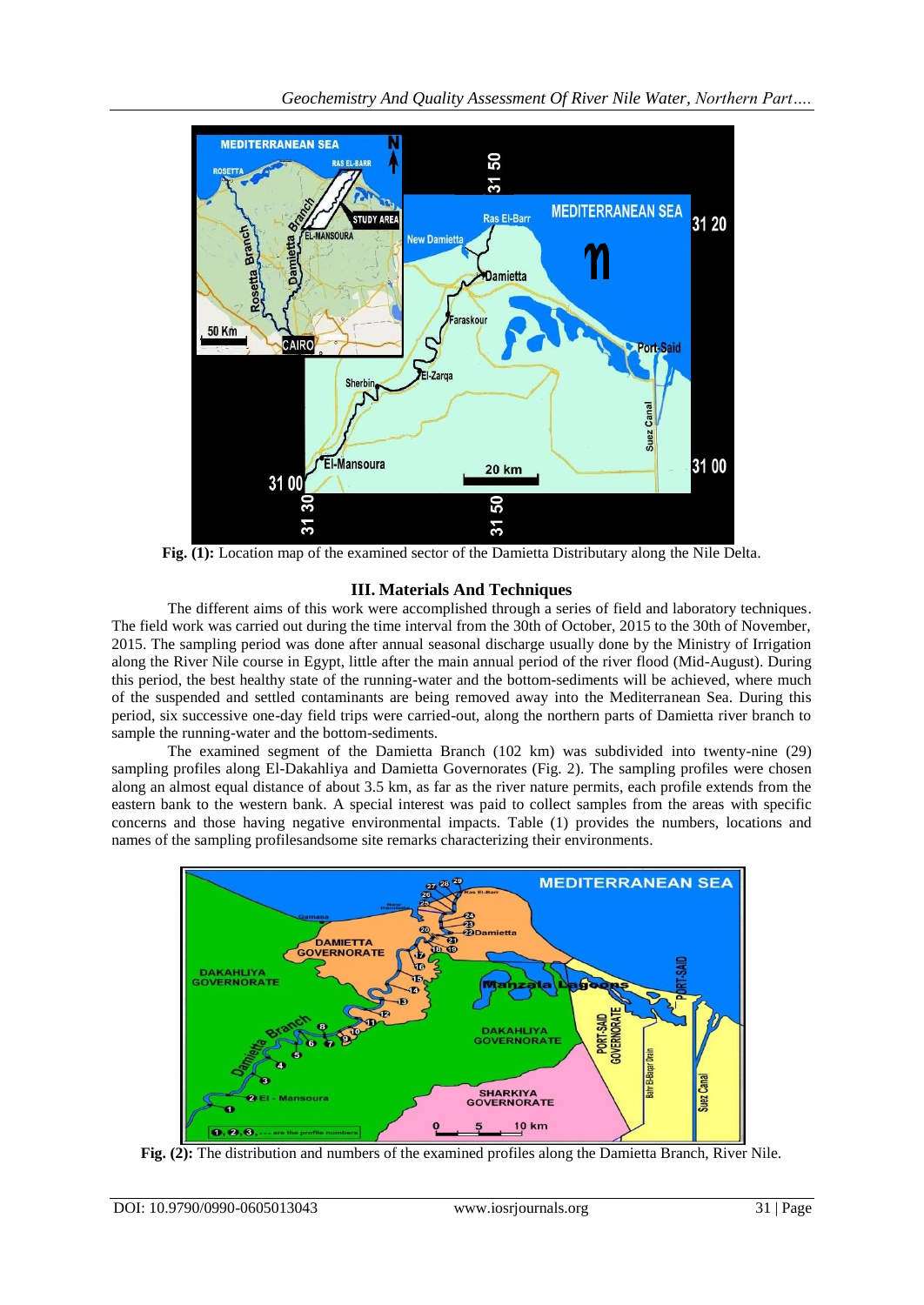Generally, two representative water samples were collected from each sampling profile across the river-branch using normal or steam boats. The water bodies close to the western and eastern banks of the river branch were the essential points of sampling process, since the expected chemical pollutants are normally settled within the less-energetic water bodies lying close to the river bank. The water samples were collected at  $5.0$  m – 15.0 m away from each river bank. Accordingly, the total sum of the collected water samples from the 29 profiles is (55) fifty-five water samples (Table 1). It is worth of mentioning that the sampling process was differentiated into two techniques according to the purposes of the aimed forthcoming chemical analyses as follows:

(a) For major ions determination, one-liter dry, clean plastic bottle was immersed into the branch's water body at an appropriate depth to be completely filled. As soon as the sample was collected, it was filtered in the boat using filter-paper. Then the sample is numbered, labeled, and prepared for the storage immediately.

(b)For determining the heavy metals, a 250 ml dry, clean plastic bottle was immersed into the branch's water body at an appropriate depth to be completely filled. Then, 2.5 ml of 10% pure analarnitric acid were directly added to the filtered water sample. The sample is then numbered, labeled, and prepared for the storage immediately. Table (1) provides the sample numbers of the collected running-water at the examined profiles along Damietta Branch.

The chemical analyses were applied upon **55** water samples collected from **29** sampling profiles (Table 2). The chemical analyses of water samples include the followings:

(1) Determination of total water hardness of the extracted solute in order to determine the Ca hardness, Mg hardness, Ca content and Mg content according to Eaton [7]..

(2) Determination of major cations and anions as well as the heavy metals (Table 2)were done as follows:

a- Potassium (K) and sodium (Na) were estimated using the flame photometer type 410e, model 850 CORING UK.

b- Bicarbonates (HCO<sub>3</sub>) and Chloride (Cl) were determined by titration following the technique of Eaton et al. (2013).

c- Sulphates (SO4) was determined using Spectrophotometer instrument, type NANOCOLOUR, model NUV 0741 MACHEREY-NAGEL MN GERMANY.

e- Heavy metals including Cu, Cd, Pb, Zn, Cr, and Co were determined using digital atomic absorption instrument model AVANTA-E, GBC AUSTRALIA.

| Profile        | Profile name                                  | Water sample Nos. and site remarks            |                                                    |  |  |
|----------------|-----------------------------------------------|-----------------------------------------------|----------------------------------------------------|--|--|
| Nos.           |                                               | Western Bank                                  | Eastern Bank                                       |  |  |
| $\mathbf{1}$   | MitBadrKhamis - El-Mansoura                   | 1A                                            | 1 <sup>C</sup>                                     |  |  |
| $\overline{2}$ | El-Mansoura: (Talkha Electric Power Station   | 2A                                            | 2C                                                 |  |  |
| $\overline{3}$ | El-Khiyariya - Sheremsah                      | 3A                                            | 3C                                                 |  |  |
| $\overline{4}$ | El-Baramon - El-Tawila                        | 4A                                            | 4C                                                 |  |  |
| $\overline{5}$ | Ezbet El-Qabbani - Taranis El-Bahr            | 5A                                            | 5C                                                 |  |  |
| $\overline{6}$ | Shirbin                                       | 6A                                            | 6C                                                 |  |  |
| $\overline{7}$ | Bosat Karim El-Din                            | 7A                                            | 7C                                                 |  |  |
| 8              | Bosat Kareem El-Din Drinking Water Station    | 8                                             |                                                    |  |  |
|                |                                               |                                               | taken from the intake-outlet of the Drinking Water |  |  |
|                |                                               | Station                                       |                                                    |  |  |
| 9              | Sheremsah - El-Sheikh Attia                   | <b>9A</b>                                     | 9C                                                 |  |  |
| 10             | El-Zaatra - El-Ahmadi                         | 10A                                           | 10C                                                |  |  |
| 11             | El-Zarqa                                      | 11A                                           | 11C                                                |  |  |
| 12             | El-Serw-Ras El Khaleeg                        | 12A                                           | 12C                                                |  |  |
|                |                                               |                                               | Ras El-Khaleeg Drinking                            |  |  |
|                |                                               |                                               | <b>Water Station</b>                               |  |  |
| 13             | El-Berashiya - El-Sawalem                     | 13A                                           | 13C                                                |  |  |
| 14             | Kafr El-Arab - Mit Abu Ghaleb                 | 14A                                           | 14C                                                |  |  |
| 15             | Faraskour                                     | 15A                                           | 15C                                                |  |  |
| 16             | Al-Horani - El- Tawfigiya                     | 16A                                           | 16C                                                |  |  |
|                |                                               | outlet of El-Horani                           |                                                    |  |  |
|                |                                               | Electric<br>Power                             |                                                    |  |  |
|                |                                               | <b>Station</b>                                |                                                    |  |  |
| 17             | El-Bostan Station for Drinking water          | 17                                            |                                                    |  |  |
|                |                                               |                                               | taken from the intake-outlet of El-Bostan Station  |  |  |
|                |                                               | for Drinking Water                            |                                                    |  |  |
| 18             | El-Adliya - Taranis El-Arab                   | 18A                                           | 18C                                                |  |  |
| 19             | Ezab El-Nahda Drinking Water Station (Adliya) | 19                                            |                                                    |  |  |
|                |                                               | taken from the intake-outlet of Ezab El Nahda |                                                    |  |  |
|                |                                               | Drinking Water Station                        |                                                    |  |  |
| 20             | DAMIETTA: (South El-Hawiss)                   | 20A                                           | 20C                                                |  |  |

**Table (1):** The numbers of the surface water samples taken along the examined profiles of the northern part of Damietta Branch, River Nile**.**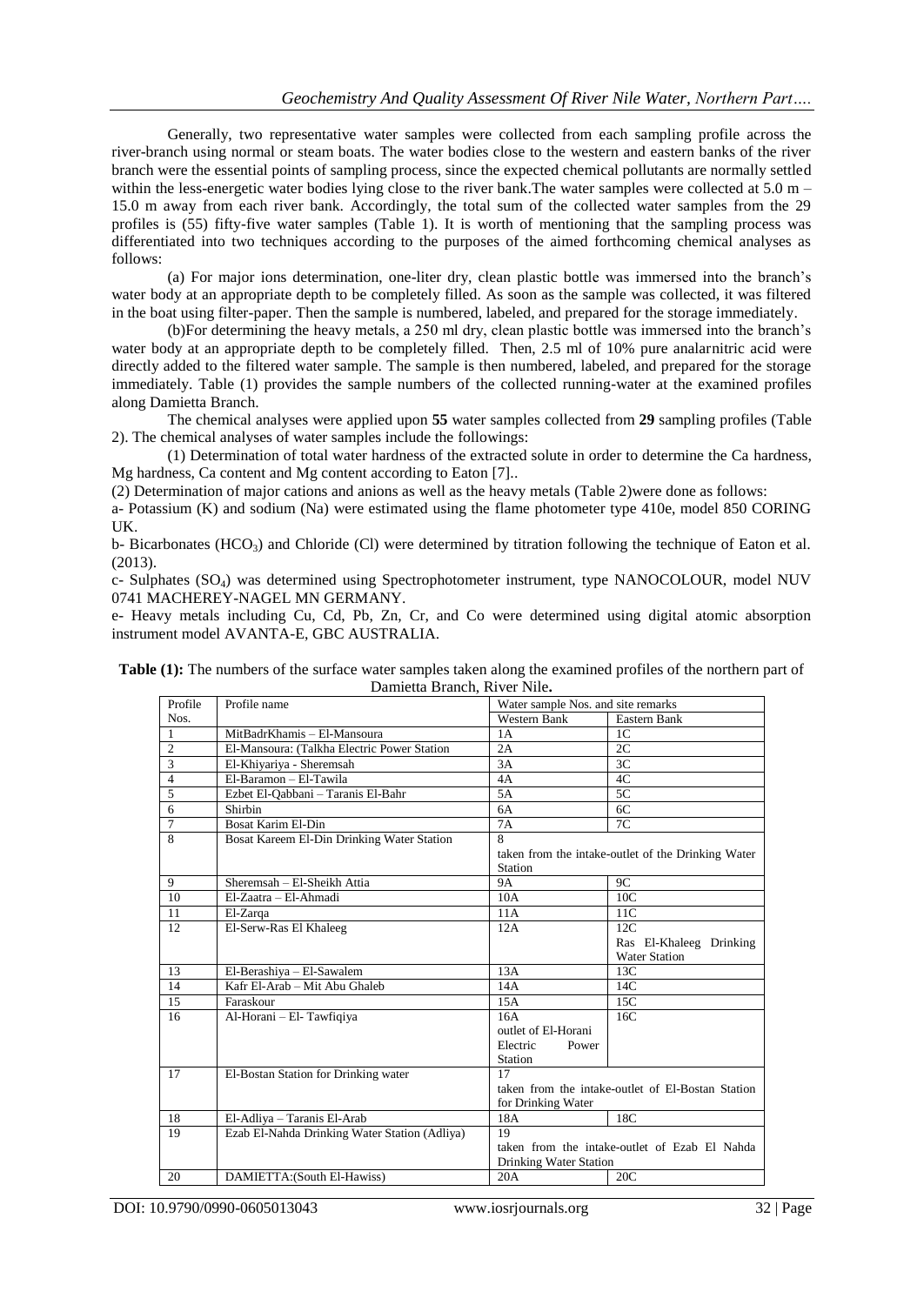*Geochemistry And Quality Assessment Of River Nile Water, Northern Part….*

| 21 | DAMIETTA: (North El-Hawiss)               | 20A | 20C                                       |
|----|-------------------------------------------|-----|-------------------------------------------|
| 22 | DAMIETTA: (City-El-Sa'a Square)           | 22A | 22C                                       |
| 23 | DAMIETTA: (Al-Senaniya)                   | 23A | 23C                                       |
| 24 | DAMIETTA: (El-Khayyata)                   | 24A | 24C                                       |
| 25 | DAMIETTA: (New Damietta Navigation Canal) | 25C | 25A                                       |
| 26 | DAMIETTA: (Ezbet El-Ratama - El-Gerbi)    | 26A | 26C                                       |
| 27 | DAMIETTA: (El Sheikh Dorgham – El-Gerbi)  | 27A | 27C                                       |
| 28 | DAMIETTA: (Ezbet El- Borg – El-Gerbi)     | 28A | 28C                                       |
| 29 | DAMIETTA: (Ras El- Barr outlet)           | 29A | 29C                                       |
|    | Total Sampled Profiles are 29 profiles    |     | Total Running-Water Samples is 55 samples |

**Table (2):** The chemical parameters contentand Water Quality Index (WQI) of the examined waterprofiles along Damietta branch,River Nile.

| Profi<br>le             | <b>Profile Name</b>              | TH<br>(mg/l) | <b>Ca Hardness</b><br>(mg/l) | Мg<br><b>Hardness</b><br>(mg/l) | Сa<br>(mg/l) | Mg<br>(mg/l) | Ns.<br>(mg/l) | к<br>(mg/l) | HCO <sub>3</sub><br>(mg/l) | SO.<br>(mg/l) | C1.<br>(mg/l) | <b>Balance</b><br>Error(% | WOI    |
|-------------------------|----------------------------------|--------------|------------------------------|---------------------------------|--------------|--------------|---------------|-------------|----------------------------|---------------|---------------|---------------------------|--------|
| ı                       | <b>MitBadr Khamis-El Mans</b>    | 96.0         | 76.0                         | 20.0                            | 32.0         | 13.0         | 48.0          | 1.0         | 195.2                      | 22.0          | 40.0          | 0.1                       | 712.99 |
| 2                       | <b>Talkha Electric Station</b>   | 98.2         | 78.7                         | 19.6                            | 33.6         | 13.0         | 36.0          | 1.0         | 180.6                      | 19.0          | 36.0          | 0.4                       | 591.03 |
| 3                       | Al Khivariya - Sheremsah         | 96.4         | 76.0                         | 20.4                            | 30.4         | 15.0         | 38.0          | 1.0         | 190.3                      | 20.0          | 32.0          | 0.1                       | 0.081  |
| 4                       | El Baramoon - El Tawila          | 96.9         | 76.0                         | 20.9                            | 30.4         | 16.0         | 34.0          | 1.0         | 185.4                      | 21.0          | 32.0          | 0.5                       | 614.72 |
| 5                       | <b>Ezbet El-Oabbani-Taranis</b>  | 152.0        | 128.0                        | 24.0                            | 51.2         | 17.0         | 497.0         | 7.0         | 195.2                      | 125.0         | 708.0         | 0.0                       | 824.44 |
| 6                       | <b>Sherbin</b>                   | 136.7        | 118.0                        | 18.7                            | 46.4         | 15.0         | 512.0         | 4.0         | 190.3                      | 131.0         | 712.0         | 0.0                       | 758.82 |
| 7                       | <b>Bosat-Karim El Din</b>        | 166.0        | 140.0                        | 26.0                            | 60.8         | 22.0         | 592.0         | 8.0         | 224.8                      | 165.0         | 840.0         | 0.0                       | 982.19 |
| 8                       | <b>Bosat-Karim Water</b>         | 136.0        | 120.0                        | 16.0                            | 48.0         | 12.0         | 459.0         | 5.0         | 190.3                      | 123.0         | 632.0         | 0.1                       | 684.30 |
| 9                       | Sheremsah - El-Sheikh            | 134.0        | 116.0                        | 18.0                            | 46.4         | 13.0         | 527.0         | 6.0         | 195.2                      | 142.0         | 720.0         | 0.0                       | 594.41 |
| 10                      | EL Zaatra - El Ahmadi            | 140.0        | 120.0                        | 20.0                            | 44.8         | 14.0         | 505.0         | 4.0         | 185.4                      | 118.0         | 708.0         | 0.0                       | 363.53 |
| $\overline{\mathbf{u}}$ | El Zarga                         | 144.0        | 124.0                        | 20.0                            | 51.2         | 14.0         | 520.0         | 6.0         | 205.0                      | 140.0         | 716.0         | 0.0                       | 635.87 |
| $\overline{12}$         | El Srew - Ras El Khaleeg         | 124.0        | 112.0                        | 12.7                            | 43.2         | 12.0         | 345.0         | 5.0         | 161.4                      | 68.0          | 504.0         | 0.0                       | 0.004  |
| 13                      | El Berashiva - El Sawalem        | 115.0        | 104.0                        | 11.3                            | 46.4         | 4.0          | 356.0         | 4.0         | 161.0                      | 73.0          | 500.0         | 0.1                       | 709.23 |
| 14                      | Kafr El Arab-Mit Abu Ghal        | 99.0         | 88.0                         | 11.3                            | 36.8         | 7.0          | 366.0         | 4.0         | 170.8                      | 62.0          | 510.0         | 0.1                       | 0.004  |
| $\overline{15}$         | Faraskour                        | 118.0        | 108.0                        | 10.7                            | 33.6         | 13.0         | 351.0         | 4.0         | 165.9                      | 64.0          | 500.0         | 0.1                       | 808.81 |
| 16                      | El Horani - El Tawfigiva         | 120.0        | 104.0                        | 16.0                            | 36.8         | 12.0         | 356.0         | 6.0         | 175.7                      | 74.0          | 498.0         | 0.0                       | 295.48 |
| 17                      | <b>El Bostan Water Station</b>   | 136.0        | 120.0                        | 16.0                            | 44.1         | 12.0         | 349.0         | 6.0         | 170.8                      | 68.0          | 508.0         | 0.1                       | 917.90 |
| 18                      | El Adliva - Tranis El Arab       | 123.3        | 112.0                        | 113                             | 48.0         | 8.0          | 356.0         | 5.0         | 170.8                      | 70.0          | 512.0         | 0.1                       | 704.12 |
| 19                      | Ezab El Nahda Water              | 114.7        | 104.0                        | 10.7                            | 41.6         | 8.0          | 362.0         | 7.0         | 175.7                      | 70.0          | 508.0         | 0.0                       | 796.45 |
| 20                      | <b>Damietta: South El Hawiss</b> | 110.0        | 98.0                         | 12.0                            | 41.6         | 11.0         | 350.0         | 5.0         | 170.8                      | 70.0          | 500.0         | 0.1                       | 367.15 |
| 21                      | <b>Damietta: North El</b>        | 130.0        | 116.0                        | 14.0                            | 44.8         | 8.0          | 348.0         | 7.0         | 161.0                      | 69.0          | 502.0         | 0.1                       | 366.59 |
| 22                      | Damietta: (El Sa'a               | 117.3        | 106.0                        | 11.3                            | 43.2         | 10.0         | 345.0         | 6.0         | 165.9                      | 58.0          | 504.0         | 0.0                       | 960.77 |
| 23                      | Damietta: (ElSenaniva)           | 124.0        | 114.0                        | 10.0                            | 46.4         | 8.0          | 352.0         | 5.0         | 180.6                      | 65.0          | 500.0         | 0.0                       | 595.74 |
| 24                      | Damietta: (El Khavata)           | 121.3        | 106.0                        | 15.3                            | 41.6         | 12.0         | 356.0         | 6.0         | 180.6                      | 67.0          | 510.0         | 0.1                       | 520.71 |
| 25                      | <b>New Damietta Navig.</b>       | 124.7        | 112.0                        | 12.7                            | 41.6         | 12.0         | 362.0         | 6.0         | 201.3                      | 70.0          | 504.0         | 0.0                       | 0.004  |
| 26                      | Damietta: (Ezbet El              | 125.3        | 112.0                        | 13.3                            | 46.4         | 10.0         | 348.0         | 4.0         | 165.9                      | 64.0          | 508.0         | 0.0                       | 476.86 |
| 27                      | Damietta: (El-Sheikh             | 126.0        | 114.0                        | 12.0                            | 44.8         | 10.0         | 360.0         | 5.0         | 201.3                      | 67.0          | 502.0         | 0.0                       | 817.00 |
| 28                      | Damietta: (Ezbet El Borg -       | 1146.7       | 1000.0                       | 147.7                           | 400.0        | 107.5        | 10866.0       | 10.0        | 341.6                      | 120.0         | 17500.0       | 0.0                       | 268.41 |
| 29                      | Damietta: (Ras El Barr           | 1166.7       | 1000.0                       | 166.7                           | 400.0        | 142.5        | 11784.0       | 10.0        | 331.8                      | 152.0         | 19000.0       | 0.0                       | 725.82 |

Water Quality Index (WQI)is a mathematicallyestimated index which converts large number of water quality data into a single number. It is expressed as a score that reveals the combined influence of different water quality parameters.The water quality index (WQI) is estimated by using the Egyptian drinking water quality standards [8]. WQI is computed through three steps:

First, the estimated concentrations (Ci) in mg/l of each of the 11 parameters (TDS, Chloride, Sulphate, Calcium, Magnesium, Sodium, Cupper, Cadmium, Lead, Zinc and Chromium) is divided by standard values (Si) in mg/l of each parameter in [8]multiplied by 100 to obtain the Individual Quality Rating (qi) by the following formula: **qi= (Ci/Si) \*100**

Second, unit weight of each parameter (Wi) is assigned by the following formula:

## **Wi=1/Si**

Thrid, the sum of all the (qi) multiplied by (Wi) and divided by the sum of all values of unit weights (ΣWi) will gives the overall WQI of different water samples as expressed by the following formula

## **WQI=Σqi Wi/ ΣWi**

The water quality classeswere assigned based on WQI values following the [9] classification categories. The classification of WQI scores was illustrated by 5 categories of water quality as excellent  $(\leq 450)$ , good (450– 649), fair (650–789), marginal (790–949) and poor (>950).

# **IV. Results And Dscussions**

## **4.1. Major Elements Geochemistry**

The results of chemical analyses of the examined water profiles are given in Table (2). The following is a brief description of the obtained results.

**The Calcium content** along the examined water profiles in the northern part of the Damietta river branch almost display little variations, except for the northern-most profiles toward the Mediterranean Sea (Table 2).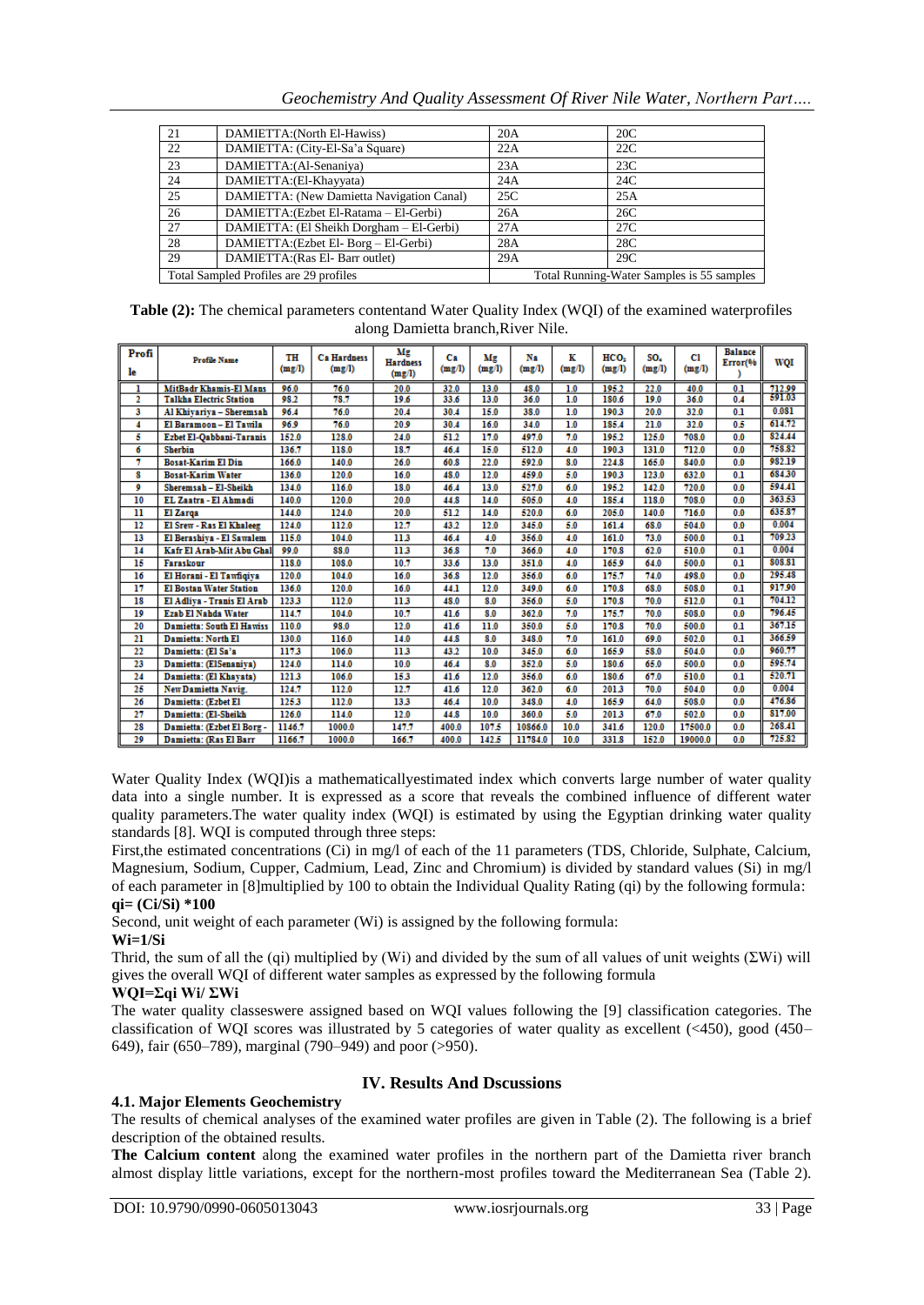The minimum concentrations of 28.8 mg/l are recorded at the southern reaches of the study area (Profiles Nos. 1- 4, Table: 2). The maximum Ca content along the examined profiles range between the fifties and sixties of mg/l, especially at the southern profiles (Nos.  $5 - 11$ , Table 2). On the other hand, the maximum and minimum Ca contents along the northern half of the examined area oscillate around the forties and fifties of mg/l (Table: 2). However, an abnormal increase in Ca content of 400 mg/l is suddenly recorded at the profiles Nos. 28 (Ezbet El-Borg) and 29 (Ras El-Barr Outlet) near the connection with the Mediterranean Sea (Fig. 2). In general the overall Calcium content in the first twenty-seven profiles falls within the allowed category of Calcium permissible limit (200 mg/l) as permitted by the Egyptian Ministry of Health [8]. The generally low Ca content encountered in the examined segment of the Damietta river branch could be attributed to the lack of Ca-rich bottom sediments that can yield free Ca. Also, the weak role of photosynthesizing organisms usually enriches Ca in river waters could be an additional cause of Ca poverty. Possibly, the unsuitable habitat necessary for flourishing such organisms in the branch water prohibited or diminished their role. However, the abnormal increase in the Ca content near the connection with the Mediterranean Sea could be attributed to advancing seasaline water front, commonly releases Calcium due exchange process by the Sodium brought by the advancing saltwater.

**The Magnesium content** along the examined water profiles in the northern part of the Damietta river branch display low variation-trends similar to those of Calcium. The overall average magnesium trend can be categorized into three main segments:

- (i) A southern segment with relatively high Mg content, extending to the profile No.12 (El Srew Ras El Khaleeg). The lowest average Mg-content in this area is 12.0 mg/l at Bosat Karim El-Din Drinking Water Station (Profile-8) and El Srew - Ras El Khaleeg (Profile 12), whereas a maximum content of 22.0 mg/l is recorded at Bosat Karim El-Din (Profile-7), (Table 2and Fig. 2). The role of water filtration in Bosat Karim El-Din Drinking Water Station (Profile-8) might results in the observed reduction in Mg content although it located at the same area of Bost Karim El-Din, (Profile-7).
- (ii) A northern segment with relatively lower Mg-content, extending from the profile No. 12 (El Serw –Ras El Khaleeg) to the profile No.27 (El-Sheikh Dorgham – El-Gerbi). Here, the Mg displays poor concentrations reaching down to 4.0, 7.0 and 8.0 mg/l (six profiles, Table 2), whereas the maximum concentrations of 13.0 mg/l are recorded (Table 2 and Fig. 2).
- (iii) A northernmost segment including the two profiles No. 28 (Ezbet El-Borg El-Gerbi) and the profile No. 29 at the Ras El-Barr Outlet. This segment possesses Mg contents with an abnormal increase, ranging between 107 to 143 mg/l (Table 2 and Fig. 2). Near to the safe limit of the Egyptian Ministry of Health for Mg of 150 mg/l[8].

The generally low Mg-concentrations encountered in the northern part of the Damietta river branch could be attributed to the absence of Mg-rich rock substrates and to the lack of marine water as a significant source of magnesium. The abnormal increase in the Mg content near the connection with the Mediterranean Sea is attributed to the mixing with the Mg-rich saline sea-water encroached the river water. In general, the overall Magnesium concentration over all the examined profiles fall in the allowed category of Magnesium level (150 mg/l) as permitted by the Egyptian Ministry of Health[8].

**The Sodium content** along the examined water profiles of the northern part of the Damietta river branch fall in the ranges between 34 and 11784 mg/l; however, it does not exceed 530 mg/l in about 93% of the examined profiles (Table 2). The concentration almost displays little variations in most of the examined profiles except for the northern-most profiles toward the Mediterranean Sea (Profiles: 28 & 29, Fig 2). However, the detailed examination of the regional Na content trend along the studied profiles reveals that it can be differentiated into the following segments:

- (i) Segment (1) includes the southernmost three profiles Nos. 1, 2, 3 and 4 displaying low Na-contents around fifties (Table 2 and Fig. 2). This segment contains Na levels below the allowed permissible limit for drinking water (200 mg/l) according to the Egyptian Ministry of Health [8].
- (ii) Segment (2) includes the southern profiles Nos. 5 to 11, having average Na content ranging between 459 and 592 mg/l (e.g.: Taranis El Bahr – Ezbet El-Qabbani, profile No. 5, recording 497 mg/l, and Sherbin, profile No. 6, recording 512 mg/l). This segment is ended toward a relatively moderate concentration of 520 mg/l recorded at the southern reaches of the study area profiles No. 11 (EL Zarqa), (Fig. 2 and Table 2).
- (iii) Segment (3) encompasses the majority of the examined profiles Nos. 12 to 27. The Na concentrations range between 345 and 366 mg/l (Table 2).
- (iv) Segment (4) toward the connection with the Mediterranean Sea, a sudden and abnormal increase in Naconcentration reaching up to 11784 mg/l (Table 2) is recorded at the profiles Nos. 28 and 29 (Fig. 2). The extremely high Na records of these profiles may attributed to the mixing of Nile Water with the saline Sea Water.

The generally low Na–concentrations over most of the study area, although more than the safe healthy limit proposed by the Egyptian Ministry of Health [8], could be attributed to the lack of Na-rich bottom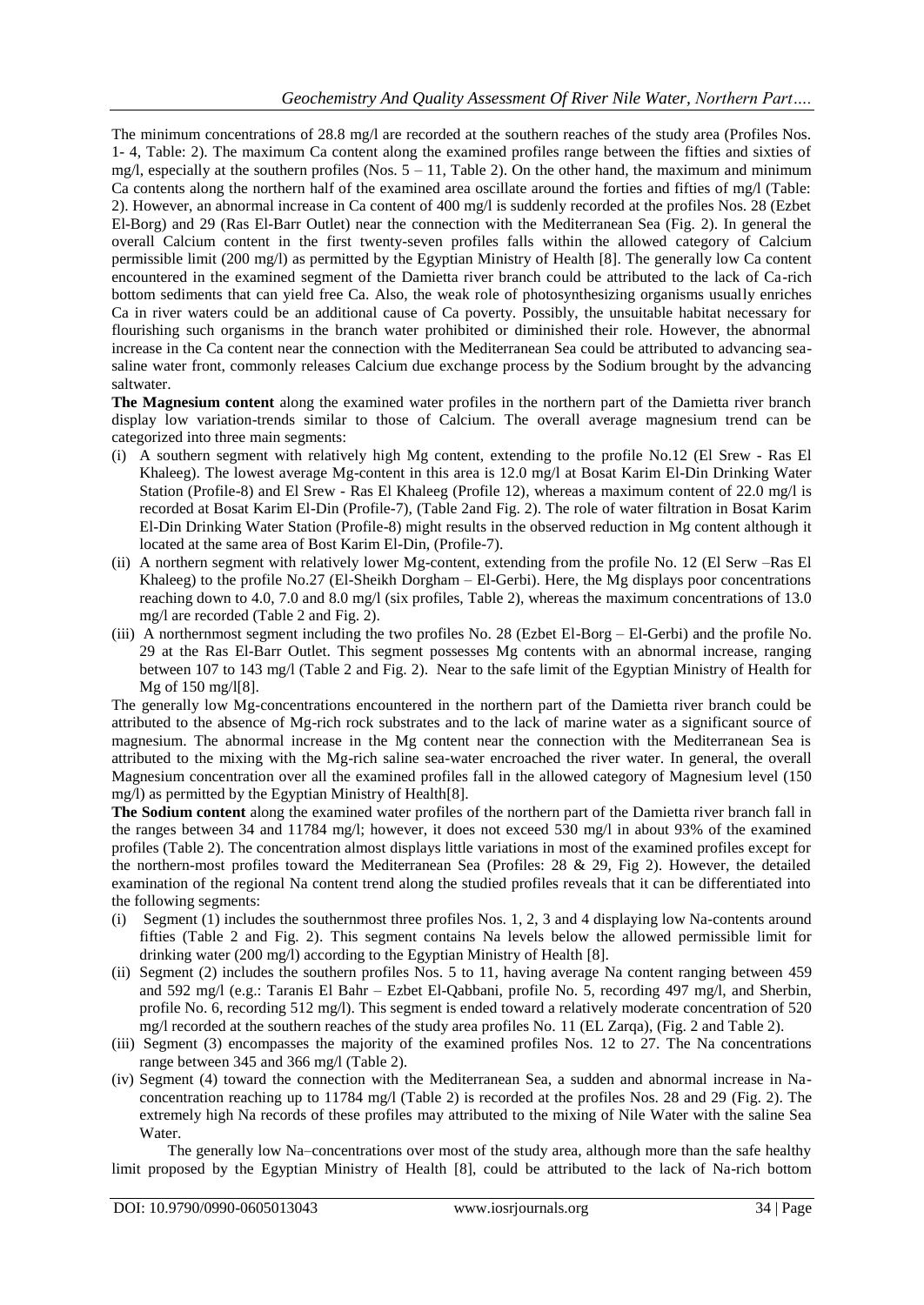sediments that can yield Na. However, the abnormal increase in the Na content near the connection with the Mediterranean Sea is attributed to the encroachment of the advancing saline sea water front.

**The Potassium** average content along the examined water profiles in the northern part of the Damietta river branch almost display no remarkable variations, only varying between 1.0 up to 10 mg/l (Table: 2 and Fig. 2), in other words, the concentrations fall in the range of dilute natural water [10]; [11]. Along the first four examined profiles (Nos.  $1 - 4$ ), the concentration equals to 1.0 mg/l (Table 2). Northwards, the Potassium concentrations fluctuate between 5.0 and 8.0 mg/l, with maximum average concentrations of 7.0 mg/l at the profiles Nos. 5, 7, 19, and 21, whereas the minimum concentrations of 5.0 mg/l were recorded at the profiles 8, 12, 18, 20, 23 and 27. Toward the northernmost profiles Nos. 28 and 29 (Ezbet El-Borg and Ras El-Barr) close to the outlet with the Mediterranean Sea, an abnormal increase in K concentration of 10 mg/l is recorded. This increase may be attributed to the K-derivation from the supratidal shallow marine areas rich in evaporite minerals scattered around the river outlet and to the salt-water encroachment into the river branch from the Mediterranean Sea. Decomposition of the K-rich clay minerals could contribute additional source of the present K-concentrations.

**Bicarbonate content** of water profiles situated at the southern parts of the study area, up to the profile No. 27 slightly varies around 161 and 224 mg/l, whereas at the northward, from the profile No. 28 (Ezbet El-Borg) up to the profile No. 29 (Ras El-Barr Outlet) just with the connection with the Mediterranean Sea, an abnormal increase in bicarbonates concentration is suddenly recorded displayinghigher bicarbonate contentsvary between 331 and 341 mg/l (Table2 and Fig. 2). The marine water rich in soluble carbonate salts could be the cause of such local increase at these two profiles.

**The Sulphate content** along the examined profiles in the northern part of the Damietta river branch ranges between19.0 and 165 mg/l, however the concentration behavior can be categorized in four distinctive segments:

- i) Segment (1): with the low SO<sub>4</sub>content of almost 20 mg/l along the southern-most profiles Nos. 1-4 (Table 2) and Fig. 2).
- ii) Segment (2): with the high SO<sub>4</sub>content ranging between  $123-165$  mg/l along the southern profiles Nos. 5 -11, (Table 2 and Fig. 2.).
- iii) Segment (3): with the moderate  $SO_4$  content ranging between  $58 74$  mg/l prevailing most of the study area along the profiles Nos.  $12 - 27$ (Table 2 and Fig. 2).
- iv) Segment (4): with high SO<sub>4</sub>level similar to that of the Segment (2), ranging between  $120 152$  mg/l along the northern-most profiles Nos. 28 -29 (Table 2 and Fig. 2).

The overall  $SO_4$  content along the examined sector of the Damietta Branch falls within the safe permissible limit for drinking purposes (250 mg/l) proposed by the Egyptian Ministry of Health [8].Generally, the aerial trend of the  $SO_4$  concentration is quiet similar to those of Potassium (K) and Sodium (Na) suggesting similar sources, mostly leached from the surrounding soils and clay-rich bottom sediments, as well as the SO4 rich fertilizers application to the surrounding cultivated fields.

**Detailed investigation of the Chloride variations** along the study area has revealed distinctive four segments:

- i) Segment (1): includes the average chloride concentrations along the southernmost four profiles. The concentrations almost display very little variations and show the most minimum concentrations ever recorded in the study area. The concentrations range between 32.00 mg/l(profiles No. 3  $\&$  4) and 40.00 mg/l (profile No. 1, Table 2 and Fig. 2). This segment is characterized by Cl concentration within the allowed healthy limit (250 mg/l) stated by the Egyptian Ministry of Health [8].
- ii) Segment (2): includes the next seven southern profiles (Nos. 5, 6, 7, 8, 9, 10, and 11) having high average Cl-concentrations, ranging between 632.0 mg/l (Bosat Karim El-Din Water Station, profile No 8) and 840.0 mg/l (Bosat Karim El-Dinprofile No.10, profile No. 7).This segment records Cl-concentrations strongly exceeds the allowed healthy limit (250 mg/l) stated by the Egyptian Ministry of Health [8].
- iii) Segment (3): includes moderate average Cl-concentrations fluctuating around 500.0 mg/l (502.0 to 512.0 mg/l, Table 2 and Fig. 2). This concentration segment encompasses the majority of the examined profiles (fifteen profiles Nos.  $12 - 27$ ). Also, this segment show Cl-concentrations markedly exceeds the allowed healthy limit (250 mg/l) stated by the Egyptian Ministry of Health [8].
- iv) Segment (4): includes the northernmost two profiles Nos. 28 (Ezbet El-Borg) and 29 (Ras El-Barr Outlet) near the connection with the Mediterranean Sea (Fig. 2). These two locations display an abnormal sudden increase in average Cl-concentration of 17500 mg/l and 19000 mg/l, very strongly exceeds the allowed healthy limit (250 mg/l) stated by the Egyptian Ministry of Health [8].

Generally, the aerial trend of the water Cl-concentration over the study area is quiet similar to those of water Potassium (K), water Sodium (Na) and water Sulphates (SO<sub>4</sub>) assuming possible similar sources. These sources are mostly xenogeneic due to long-term leaching of the surrounding irrigated lands with the Cl-rich fertilizers and pesticides used in cultivation of the surrounding fields, from the surrounding saline-rich ponds,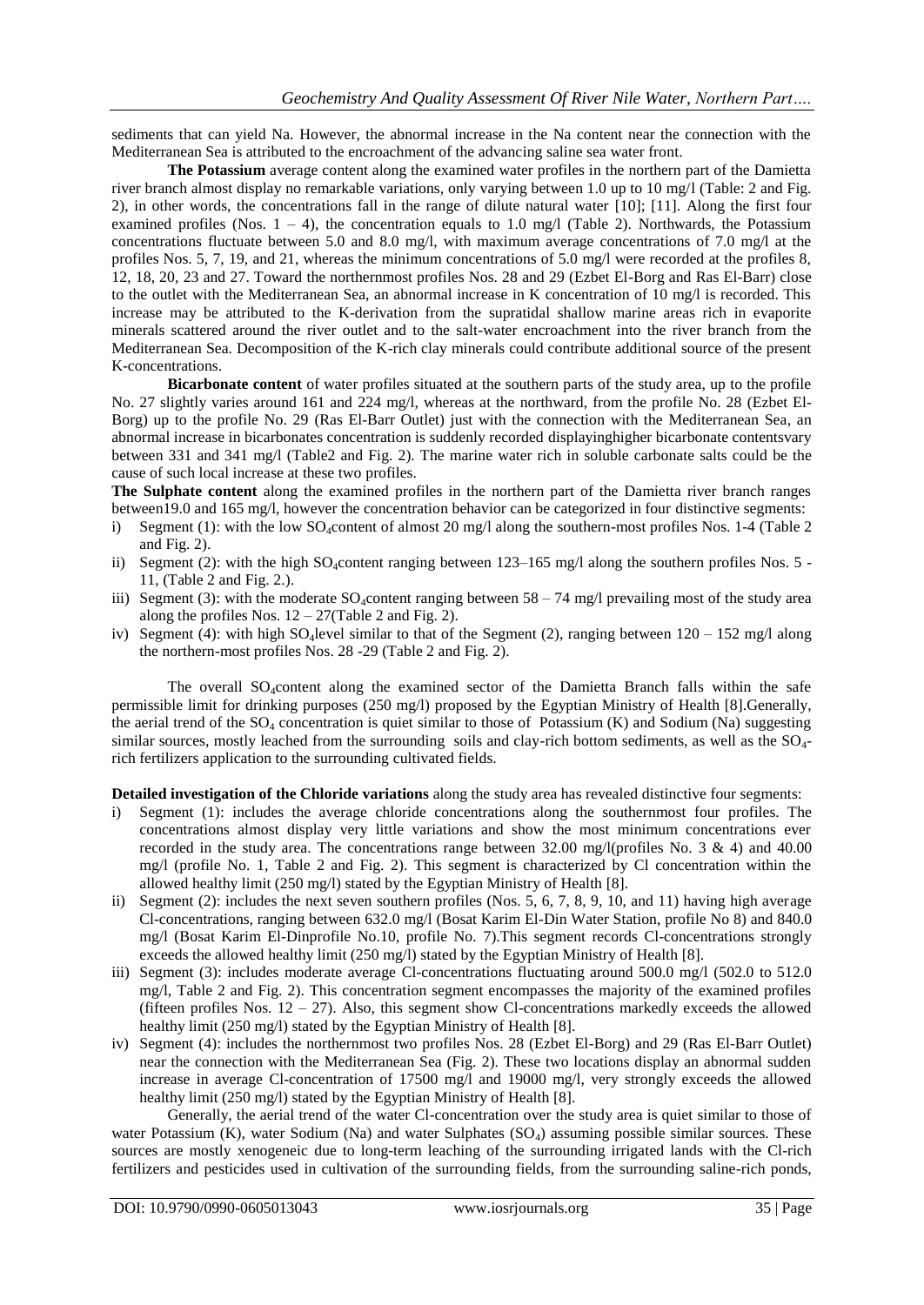lakes and marches (especially at the northern parts), and possibly from the decomposed clay-rich bottom sediments. These xenogeneic Cl-sources added huge amounts of Cl-rich salts giving rise to the remarkable Clconcentrations in the river-branch water.

## **4.2.Water Type and Ion Relativity**

A water type is determined on the basis of the most important cation and anion contents. The water type helps in easier identification of hydrogeochemical processes, like cation exchange, acidification, mixing of natural waters, pollution, leaching of manure to the water body and other related hydrochemical problems [12]&[13].Schoeller plots [14], which illustrate the Ca,Mg, Na + K, Cl, SO<sub>4</sub> and HCO<sub>3</sub> contents, have been made for each water profile (Fig. 3 a&b). The shape of each plot is a "fingerprint" for that water. From this diagram, a number of two principal hydrochemical types are identified (Table 3), which are (1) Na-chloride type (Fig. 3a), and (2) Ca (mixed cations)-bicarbonate type (Fig. 3b). Each of the principal type characterizes a definite chemical or physical process dominating the river water. The Na- chloride type characterizes the evaporation process acting on the Lake Nasser water before releasing to the River course. Additionally, the irrigation return flows to the river course usually are at concentrations much higher than those in waters applied to the land because evapotranspiration removed about 50 percent of the water producing Na-Cl type of the remaining that returned into the river course.

| <b>Profile Name</b>                                 | <b>Profile NO</b> | Water type                    |
|-----------------------------------------------------|-------------------|-------------------------------|
| Taranis El Bahr                                     | 5                 |                               |
| Sherbin                                             | 6                 |                               |
| Bosatkarim El Din                                   | 7                 |                               |
| Bosatkarim El Din drinking water station            | 8                 |                               |
| Sheremsah - El sheikh Attia                         | 9                 |                               |
| El Zarqa                                            | 11                |                               |
| El Srew - Ras El Khaleeg                            | 12                |                               |
| El Berashiya - El sawalem                           | 13                |                               |
| Faraskour                                           | 15                |                               |
| El Horani - El Tawfiqiya                            | 16                |                               |
| El Adliya - Tranis El Arab                          | 18                |                               |
| Ezab El Nahda Station for Drinking Water(El Adliya) | 19                | Na - Cl                       |
| Damietta South El Hawiss                            | 20                |                               |
| Damietta North El Hawiss                            | 21                |                               |
| Damietta (El Sa'a Square)                           | 22                |                               |
| Damietta (El Senaniya)                              | 23                |                               |
| Damietta (El Khayata)                               | 24                |                               |
| New Damietta Navigation Canal                       | 25                |                               |
| Damietta (Ezbet El Ratama - El Gerbi)               | 26                |                               |
| Damietta (El-Sheikh Dorgham - El Gerbi)             | 27                |                               |
| Damietta (Ezbet El Borg - El Gerbi)                 | 28                |                               |
| Ras El Barr outlet                                  | 29                |                               |
| Kafr El Arab - Mit Abu Ghaleb                       | 14                |                               |
| EL Zaatra - El Ahmadi                               | 10                |                               |
| Talkha electric power station                       | $\mathfrak{2}$    | Ca-Na-Mg-<br><u>HCO3</u>      |
| Al Khiyariya - Sheremsah                            | 3                 | Na-Ca-Mg-<br>HCO3             |
| El Baramoon - El Tawila                             | $\overline{4}$    | Ca-Na-Mg-                     |
| MitBadr Khamis -El Mansoura                         | 1                 | Na-Ca-Mg-<br>HCO <sub>3</sub> |

**Table (3):** Chemical types of the studied water from Damietta Branch, River Nile**.**

The (mixed cations)-bicarbonate type reflects the mixing process between the original river water with the municipal waste water discharged into the river course. The resulted water type has interference of cationic contents (Ca-Mg-Na) with  $HCO_3$  anion predominance (Fig. 3b).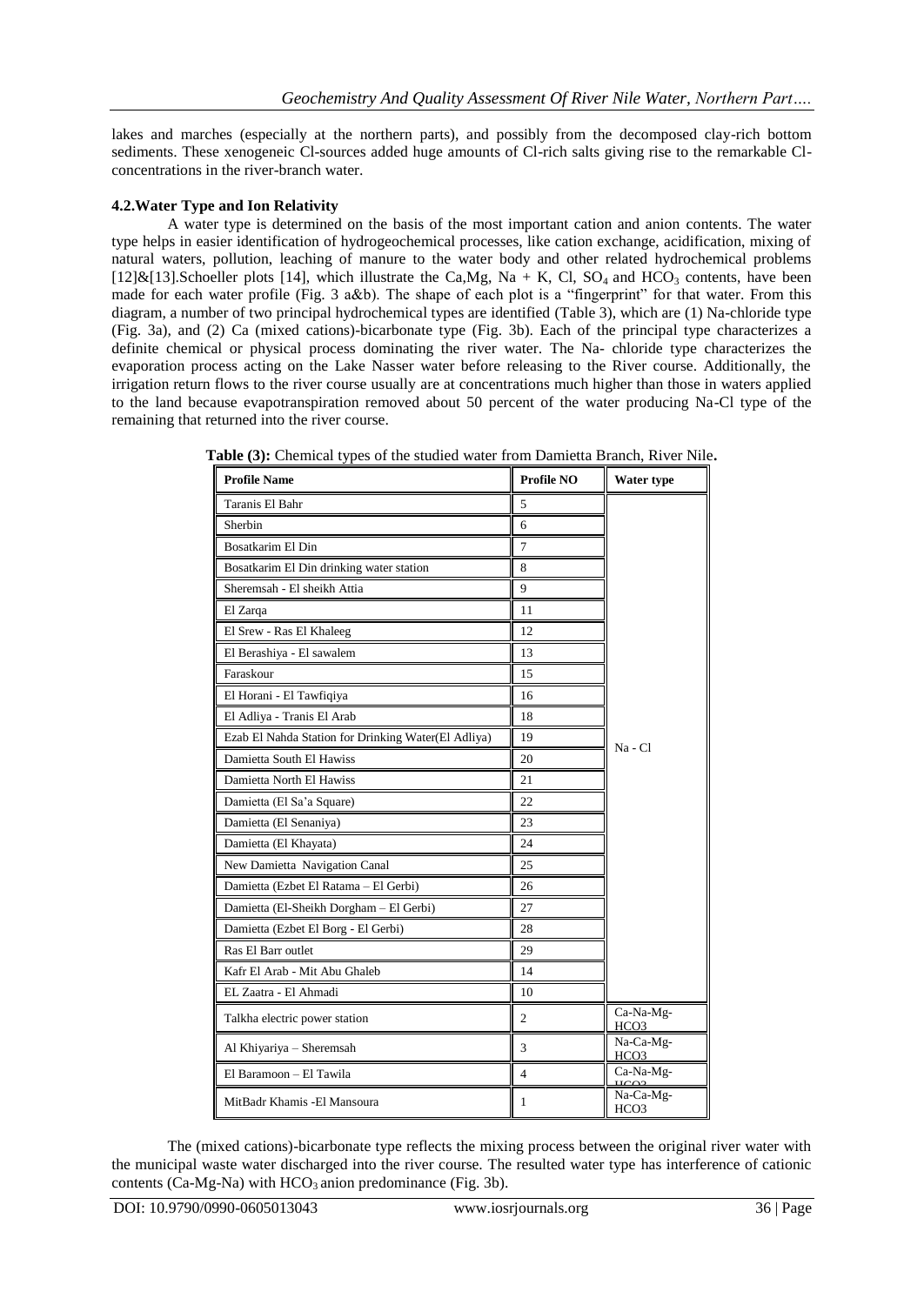The river water of Damietta Branch has  $Cl > HCO<sub>3</sub> > SO<sub>4</sub>$  anion pattern associated with Na as a dominant cation (Fig. 3a) which represents the chemical pattern of the river water. This anionic pattern is associated mainly with Na>Ca>Mg and Ca>Mg>Na cationic relativities (Table 4) confirming the Cl-Na type of the river water. Another anionic relativity of  $HCO_3 > C > SO_4$  associated with Ca $>$ Na $>$ Mg and Ca $>$ Mg $>$ Na as dominant cation (Table 4) with high salinity which represents waters of a long flow path. The relatively lower salinity level may attributed to the mixing of river water with the municipal waste water discharges into the river course. The relatively mixed cations may be attributed to the variability of cationic contents of the municipal waste water.



**Fig. (3):** Schoeller plot of the studied water profiles from Damietta Branch, River Nile

| $\ldots$ . The commutative of the statical water from Dannetta Diament for |                          |  |  |  |  |  |
|----------------------------------------------------------------------------|--------------------------|--|--|--|--|--|
| <b>Anion relativity</b>                                                    | <b>Cation relativity</b> |  |  |  |  |  |
| Cl > HCO <sub>3</sub> > SO <sub>4</sub>                                    | Na > Ca > Mg             |  |  |  |  |  |
|                                                                            | Ca>Mg>Ma                 |  |  |  |  |  |
|                                                                            | Ca > Na > Mg             |  |  |  |  |  |
| HCO <sub>3</sub> >Cl>SO <sub>4</sub>                                       | Ca>Mg>Na                 |  |  |  |  |  |
|                                                                            |                          |  |  |  |  |  |

**Table (4):** Ion relativities of the studied water from Damietta Branch, River Nile.

## **4.3. Chemical Facies of Water**

In the Piper diagram, the milliequivalent percentage of the major cations and anions are plotted in each triangle and the type of water is determined on the basis of position of the data in the respective cationic and anionic triangular fields [15]. The plotting from triangular fields is extended further into the central diamond field, which provides the overall character of the water.

As water flows through the river course, it assumes a diagnostic chemical composition as a result of mixing with wastewater discharges and irrigation return flows from the surrounding watersheds. The influences of humans, stream pollution and waste disposal by all kinds of activities within the river watershed. Irrigation return flows may contain high concentrations of many chemicals leached from the soil, nutrients, and suspended solids.

The term hydrochemical facies is used to describe the water bodies that differ in their chemical composition. The facies are a function of solution kinetics and flow patterns of the water body [16], [17]. Hydrochemical facies can be classified on the basis of dominant ions in the facies by means of the Piper diagram (Fig. 4).

The plotting of the studied samples shows a change in cation chemistry from sodium facies in river water influenced by returned irrigation flows (Fig. 4a) to calcium-magnesium-sodium mixed facies in river water mixed with sewage water (Fig. 4b).The anionic chemistry of the studied water profiles shows the change from chloride facies in river water influenced by returned irrigation flows (Fig. 4a) to bicarbonate facies in river water mixed with sewage water (Fig. 4b).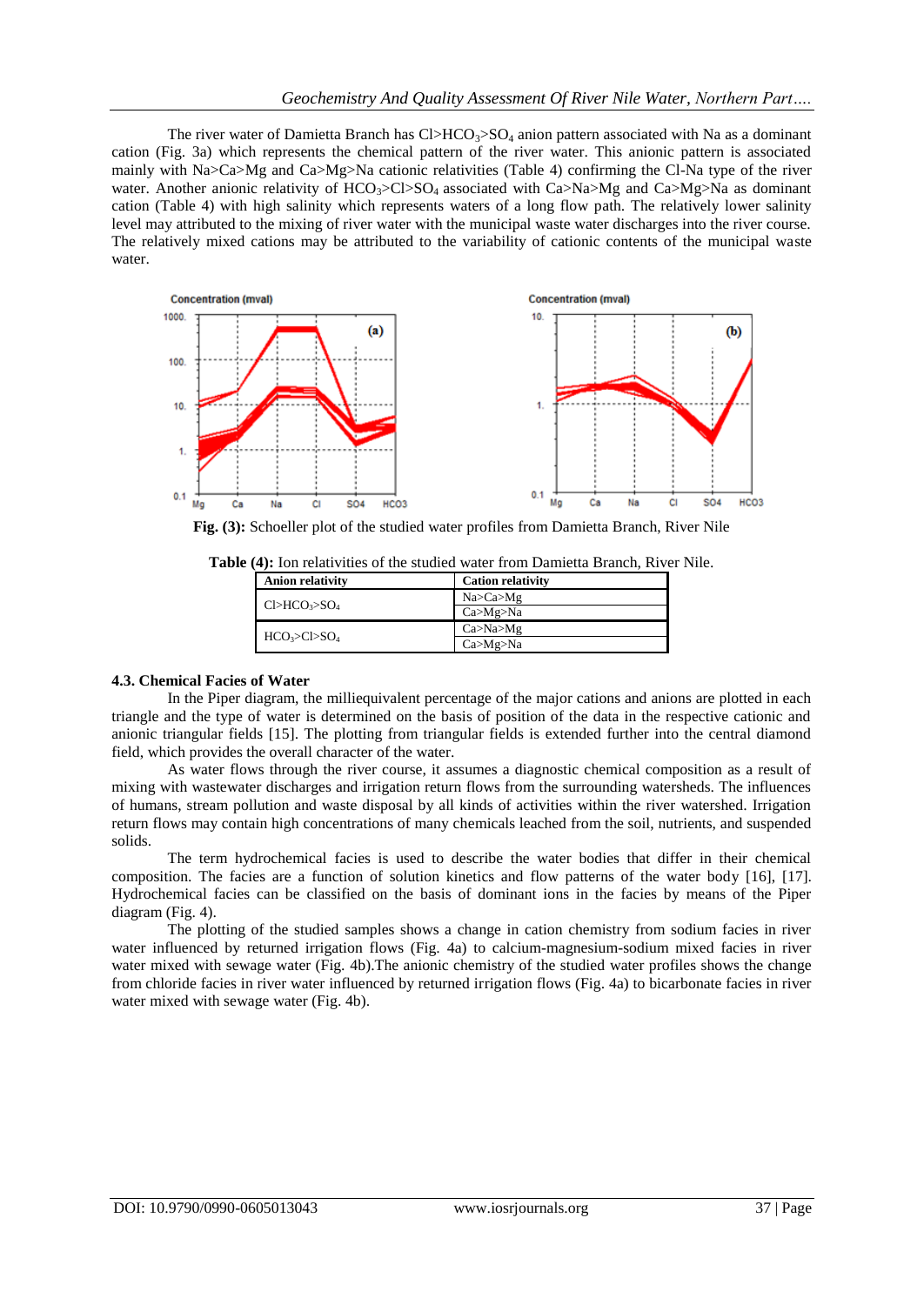

The main facies dominating the river water is the Cl-Na facies (Fig. 4a) which reflects the influence of huge quantities of irrigation return flows to the river water. The irrigation return flows usually are at concentrations much higher than those

**Fig. (4):** Hydrochemical classification of the studied river water using Piper Diagram**.**

in waters applied to the land because evapotranspiration removed about 50 percent of the water. That roughly doubles concentrations of chemicals in irrigation raw water, in addition to constituents added during flow over and through the soil. The resulted chemical facies of the mixture is Cl-Na which dominates the majority of the river water profiles. The Piper plotting shows the effect of mixing of the original river water with the untreated sewage-water discharged into the Damietta Branch, at Mit-Badr Khamis Village and other similar villages widely extended along the river course. The mixture of these waters are plotted on the center of the diamond shape at the mixed facies field expressing  $(HCO_3$ -no dominant cation) facies (Fig. 4b)

#### **4.4. Trace ElementsGeochemistry**

The Damietta Branch, River Nile were analyzed for their content of the trace elements; Copper (Cu), Cadmium (Cd), Lead (Pb), Zinc (Zn), Chromium (Cr), and Cobalt (Co) to investigate their relative abundance and distribution in the study area. The average concentration of each encountered trace elements in each sampling profile is given in Table (5). The following are the main remarks on the examined metals:

**Generally, the overall average Cu-concentrations** along the examined profiles in the northern part of the Damietta river branch fall in the safe limit of the Cu-concentration of 2.0 mg/l allowed by the Egyptian Ministry of Health[8]. The Copper (Cu) is recorded, however, in only ten (10) profiles (Table 5). The Copper concentrations in the other seventeen (17) profiles are either below thedetection limits of the used atomic absorption instrument, or having a very negligible amounts not exceed 0.01 µg/l (0.00001 mg/l) as recorded along Sheremsah-El sheikh Attia (profile No . 9) and El- Zaatra-El Ahmadi (profile No.10).

| Profile        | <b>Profile Name</b>             | The Average Concentrations of Heavy Metals in (mg/l). |                |            |            |             |       |  |
|----------------|---------------------------------|-------------------------------------------------------|----------------|------------|------------|-------------|-------|--|
| No.            |                                 | Cu                                                    | C <sub>d</sub> | <b>Ph</b>  | Zn         | $_{\rm Cr}$ | Co    |  |
| 1              | MitBadr Khamis - El Mansoura    | 0.005                                                 | <b>BDL</b>     | 0.0002     | 0.25       | 8.09        | 5.80  |  |
| $\overline{2}$ | Talkha Electric Power Station   | 0.009                                                 | 0.0001         | 0.0004     | 0.25       | 6.70        | 4.17  |  |
| 3              | Al Khiyariya – Sheremsah        | 0.00013                                               | 0.0001         | <b>BDL</b> | 0.30       | 8.28        | 5.66  |  |
| 4              | El Baramoon - El Tawila         | 0.0011                                                | <b>BDL</b>     | <b>BDL</b> | 0.03       | 6.98        | 6.52  |  |
| 5              | Ezbet El-Qabbani-Taranis ElBahr | <b>BDL</b>                                            | <b>BDL</b>     | 0.0013     | <b>BDL</b> | 9.33        | 19.13 |  |
| 6              | Sherbin                         | <b>BDL</b>                                            | 0.0001         | <b>BDL</b> | <b>BDL</b> | 8.61        | 14.37 |  |
| 7              | Bosat Karim El Din              | <b>BDL</b>                                            | <b>BDL</b>     | 0.005      | <b>BDL</b> | 11.04       | 17.41 |  |
| 8              | Bosat Karim El Din Drinking Sta | <b>BDL</b>                                            | <b>BDL</b>     | 0.0004     | <b>BDL</b> | 7.76        | 18.93 |  |
| 9              | Sheremsa-El sheikh Attia        | 0.00001                                               | 0.0002         | 0.0004     | 0.03       | 6.69        | 12.77 |  |
| 10             | EL Zaatra-El Ahmadi             | 0.00002                                               | 0.0001         | <b>BDL</b> | <b>BDL</b> | 4.10        | 13.51 |  |
| 11             | El Zarga                        | <b>BDL</b>                                            | <b>BDL</b>     | 0.0010     | 0.32       | 7.20        | 14.47 |  |
| 13             | El Berashiya-El Sawalem         | <b>BDL</b>                                            | 0.0001         | 0.0001     | 0.32       | 8.05        | 10.88 |  |
| 15             | Faraskour                       | 0.001                                                 | <b>BDL</b>     | 0.0002     | <b>BDL</b> | 9.18        | 12.32 |  |
| 16             | El Horani - El Tawfigiya        | 0.002                                                 | <b>BDL</b>     | 0.0006     | 0.21       | 3.34        | 14.95 |  |

**Table (5):** The average concentrations of the heavy metals content of the river water samples along the examined profiles**.**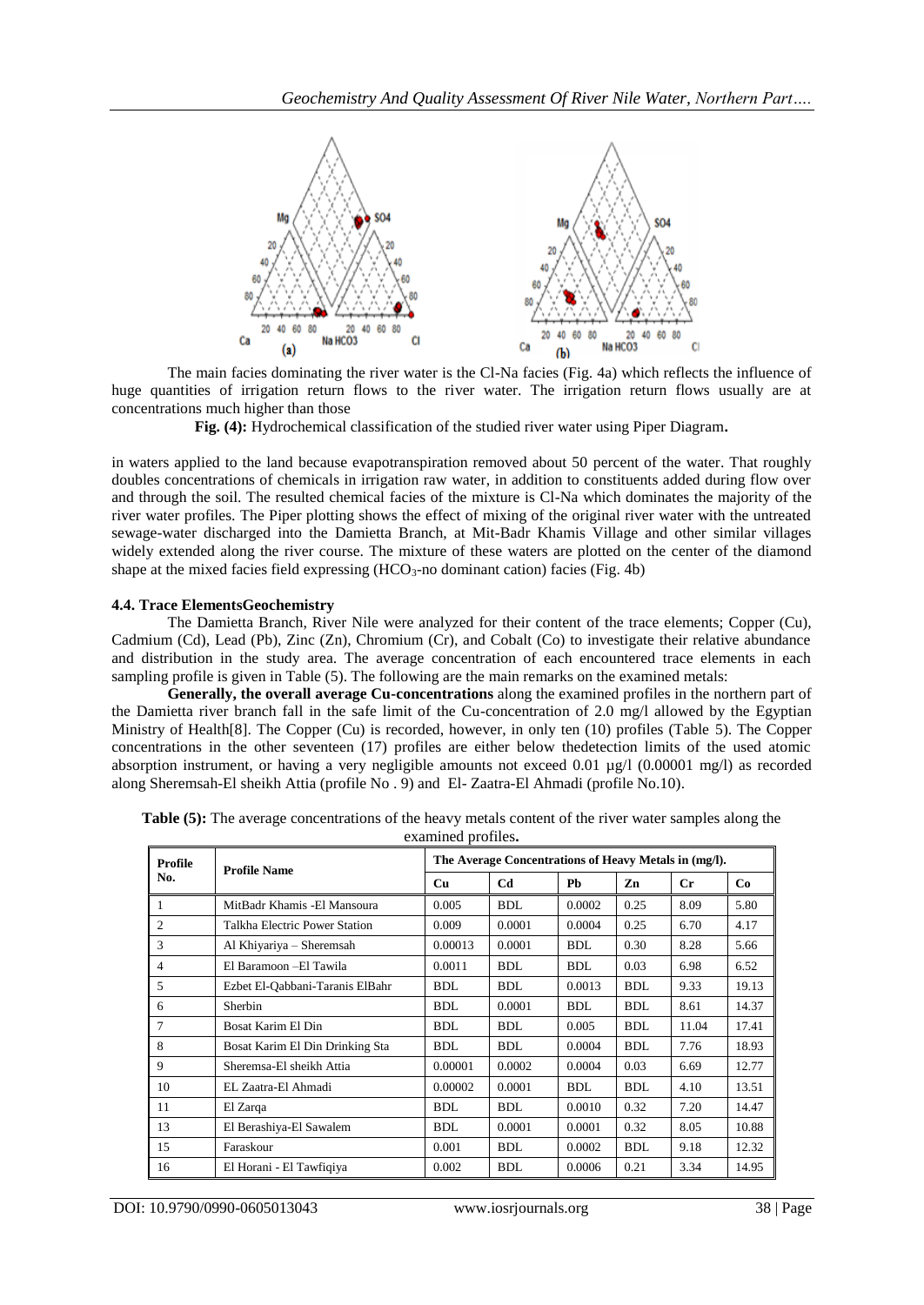| 17 | El Bostan Station for Drinking W | <b>BDL</b> | <b>BDL</b> | 0.0030     | <b>BDL</b> | 10.35 | 15.74 |
|----|----------------------------------|------------|------------|------------|------------|-------|-------|
| 18 | El Adliya-Tranis El Arab         | <b>BDL</b> | <b>BDL</b> | <b>BDL</b> | 0.13       | 7.99  | 12.42 |
| 19 | Ezab El Nahda Station for Drinki | <b>BDL</b> | <b>BDL</b> | 0.0005     | <b>BDL</b> | 9.03  | 15.03 |
| 20 | Damietta: South El Hawiss        | BDL.       | BDL        | 0.0004     | 0.32       | 4.16  | 18.85 |
| 21 | Damietta: North El Hawiss        | <b>BDL</b> | <b>BDL</b> | 0.0040     | <b>BDL</b> | 4.07  | 13.92 |
| 22 | Damietta: (El Sa'a Square)       | 0.0032     | 0.0003     | 0.0020     | <b>BDL</b> | 10.79 | 13.17 |
| 23 | Damietta: (El Senaniya)          | 0.0011     | 0.0007     | 0.0230     | <b>BDL</b> | 5.99  | 17.67 |
| 24 | Damietta: (El Khayata)           | <b>BDL</b> | 0.0002     | 0.0120     | <b>BDL</b> | 5.58  | 16.33 |
| 25 | New Damietta Navigation Canal    | BDL        | 0.0016     | 0.0070     | <b>BDL</b> | 4.23  | 9.76  |
| 26 | Damietta: (Ezbet El Ratama-El    | <b>BDL</b> | 0.0008     | 0.0130     | <b>BDL</b> | 4.89  | 14.99 |
| 27 | Damietta: (El-Sheikh Dorgham -   | BDL.       | 0.0022     | 0.0071     | <b>BDL</b> | 8.50  | 12.19 |
| 28 | Damietta: (Ezbet El Borg - El Ge | <b>BDL</b> | <b>BDL</b> | 0.0015     | 0.15       | 3.01  | 16.14 |
| 29 | Ras El Barr outlet               | <b>BDL</b> | <b>BDL</b> | 0.0030     | 0.35       | 8.17  | 12.43 |

*Geochemistry And Quality Assessment Of River Nile Water, Northern Part….*

**BDL***:* **Below Detection Limit**

The maximum concentrations were recorded along the profile No. 2 (Talkha Electric Power Station, El-Mansoura) of 0.009 mg/l, followed by a concentration of 0.005 mg/l along the profile No. 2 (MitBadr Khamis-El-Mansoura). Minor concentrations were recorded along the profiles No. 15 (Faraskour, 0.005 mg/l) and No. 16 (El-Horani, 0.002 mg/l). Another moderate concentrations were recorded along the northern parts at Profile No. 22 (Damietta, El-Sa'a Square, >0.003 mg/l), and profile No. 23 (Damietta, El-Senanyia, 0.001 mg/l). It is of worth mentioning that the profiles displaying rather enrichment in the Copper concentrations generally fall within and/or beside areas of big city-centers with noticeable population, very heavy traffic and industrial establishments (e.g.: electric power stations, factories, etc.). This is noticed within the big and crowded cities of El-Mansoura and Damietta, and to less extent in Faraskour and El-Horani as big country-side centers. The Copper contaminations could be generated in the air over these area due mass-combustion of fuels used in the heavy traffics factories, power stations, and industrial factories. As mentioned above, this air-copper will remain until it settles with rain over the water course and river-bank soils resulting in local enrichment in such areas.

**The overall average Cadmium (Cd)** concentrations along the examined profiles in the northern part of the Damietta river branch (Table 5) fall in the safe limit of Cd-concentration of 0.003 mg/l allowed by the decision of the Egyptian Ministry of Health[8]. The Cadmium (Cd) is recorded, however, in only twelve (12) profiles (Table 5).The Cd concentrations in the other fifteen (15) profiles are either below the detection limits of the used atomic absorption instrument, or having a very negligible amounts ranging between 0.000003 mg/l and 0.00001 mg/l as recorded along (profile No. 2), (profile No.3) and (profile No.13) along the southern half of the study area (Table 5). However, this half shows Cd-concentrations of 0.00004 mg/l and 0.0002 mg/l at the profiles No. 6 (Sherbin) and No. 9 (Sheremsah - El-Sheikh Attia) respectively, (Table 5, Fig. 2). The maximum Cd-concentrations were recorded at the northern-most profiles at the end of the examined river branch. A Cdconcentrations ranging between 0.0003 mg/l and 0.0022 mg/l were recorded along the northern profiles Nos. 22 – 27 belonging to the northern territories of Damietta Governorate. The localized enrichment of the Cdconcentrations along the northern-most territories of the examined river branch, although within the allowed limit of the Egyptian Ministry of Health[8], could be attributed to:

- (i) The long exposure to fuel combustion, especially that the examined river branch cut-through big cities having very heavy traffics of different kinds (e.g.: El-Mansoura, Sherbin, Faraskour, Damietta, Ras-El Barr).
- (ii) The extensive and unwise use of Cd-rich phosphate fertilizers and other animal-dung fertilizers in the cultivated lands around the examined river branch.
- (iii) The massive municipal solid wastes distributed along the river banks that commonly yield dangerous secondary product leached by time into the river water course.

The long leaching and continuous water removal of the secondary contaminants yielded due to the above-mentioned factors through the long northward trip of the river branch resulted in the obvious presence of localized Cd-concentrations at the northern territories of Damietta Governorate. In this concern,it was concluded that the long exposure to fossil fuel combustion, phosphate fertilizers, and municipal solid waste result in Cadmium environmental hazards for human beings[18]and [19]. It was documented that most plants bio-accumulate Cd as a metal toxin, and when manufactured to form organic fertilizers, after animal-dung, yield a product containing high amounts (up to 0.5mg/kilo fertilizer) of metal toxins that can contain amounts of Cadmium[20].

**The average Lead (Pb)** concentrations along the majority of the examined profiles (24 profiles) in the northern part of the Damietta river branch (Table 5) fall in the safe limit of Cd-concentration of  $(0.01 \text{ mg/l})$ allowed by the Egyptian Ministry of Health [8], whereas the other three (3) (profiles Nos. 23, 24, and 26)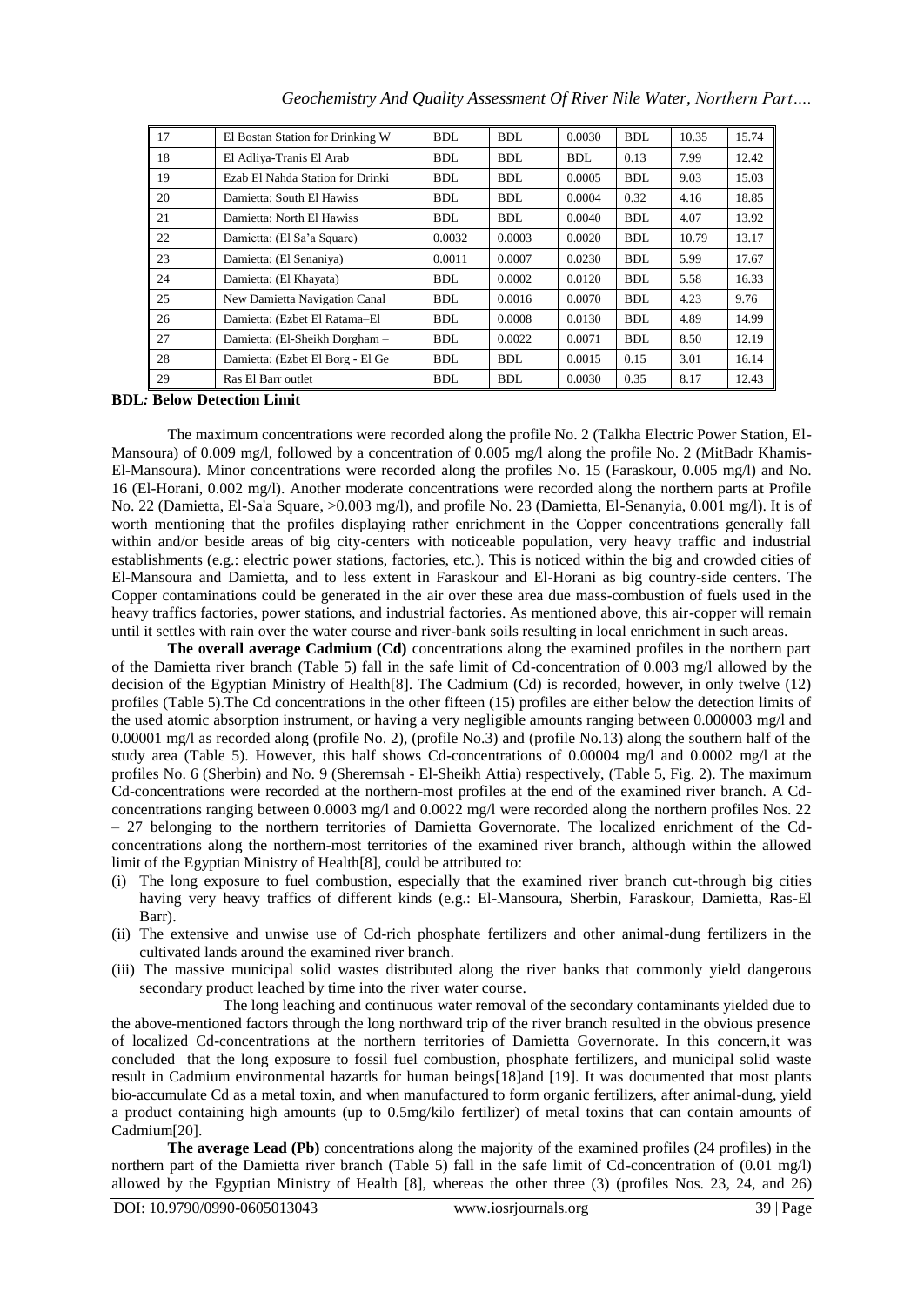transgress this safe limit (Table 5). However, the Lead (Pb) concentrations was found below the detection limits of the used atomic absorption instrument at Al Khiyariya–Sheremsah (profile No. 3), El Baramoon–El Tawila (profile No. 4) ,Sherbin (profile No. 6) , EL Zaatra-El Ahmadi (profile No. 10), El Adliya-Tranis El-Arab (profile No. 18) , (Table 5). On the other hand, very negligible concentrations of Lead (Pb) ranging between 0.00001 mg/l and 0.0013 mg/l were recorded along the profiles Nos. 1, 2, 5, 8, 9, 11, 13, 15, 16, 19, and 20 (Table 5). Some observed Lead (Pb) concentrations were, however, recorded along the profiles Nos.; 7, 17, 21, 22, 25, 27, 28, and 29 (Table 5) ranging between 0.0015 mg/l and 0.007 mg/l. The maximum Pb-concentrations over the study area were recorded at the northern-most profiles at the end of the examined river branch (the northern parts of Damietta Governorate). At these areas, Pb-concentrations were found transgressing the safe limit stated by the Egyptian Ministry of Health (0.01 mg/l) at three profiles; Damietta, El-Khayata, profile No. 24 (0.012 mg/l), Damietta (Ezbet El-Ratama-ElGerbi), profile No. 26 (0.13 mg/l), and Damietta, El-Senaniya, profile No. 23, (0.023 mg/l), (Table 5). Possibly, the localized high Lead (Pb) concentrations along the northernmost territories of the examined river branch beyond the allowed limit of the Egyptian Ministry of Health[8] could be related to long-term exposure to the Lead-polluted air derived from the gasoline after the heavy traffic around the examined river branch. The heavily polluted smoke emitted from the many industrial factories, either along the study area or at the southern segment of the river branch passing through big industrial cities (El-Kalyoubyia and Cairo Governorates). Moreover, the many primitive factories (for wood-painting, metalindustry, work-shops of used electrical lead-batteries, etc.), widely distributed along the river segment, and debouching their wastes directly onto the river water, could be an extra Lead sources. In addition, the long-term usage of lead-pipes in sewage-water connections could be a further Lead source, especially that the sewage water was recorded discharged directly into the river segment in a number of areas. The local enrichment of the Lead-concentration encountered at the northern parts of Damietta Governorate could be related to the fact that this part lies at the end of the river branch, receiving long-term leaching and continuous water removal of the secondary contaminants across the river.

**The average Zinc concentrations (Zn)** along the examined profiles of Damietta River Branch are generally ranging between 0.03 and 0.35 mg/l. They are too little than the allowed safe Zinc limit (3.0 mg/l) stated by the Egyptian Ministry of Health [8]. The Zinc was recorded in only 12 profiles whereas it was not detected in 15 profiles (Table 5) either due to the element absence or that its concentration lies below the detection limit of the used Atomic Absorption Instrument. The overall variations of the Zinc's average concentrations throughout the study area display irregular trends with disordered maxima and minima. The minimum average concentrations were recorded at Sheremsah-El-Sheikh Attia profile No. 9 (0.025 mg/l) and El-Baramoon–El Tawila profile No. 4 (0.033 mg/l). Both profiles are situated at the southern part of the study area. Moderate average Zn-concentrations were recorded at profile No. 16 (El-Horani-El-Tawfiqiya, 0.205 mg/l) and profile No. 18 (El Adliya-Tranis El Arab, 0.13 mg/l) in the middle parts of the study area (Table 5). On the other hand, the maximum average Zn concentrations were recorded as 0.297 mg/l at Al Khiyariya – Sheremsah (profile No. 3), 0.32 mg/l at El-Zarqa (profile No. 11) and at Damietta-South El-Hawiss (profile No. 20). The highest average concentration was recorded at Ras EL-Barr outlet (profile No. 29) of 0.35 mg/l at the end of the examined river branch. The observed low Zn-concentrations are most probably related to the different fertilizers and pesticides widely used along the cultivated lands besides the river banks. The discharges of the waste irrigation water through many drainage canals directly into the river branch carry such metals to be accumulated in water.

**Generally, the average chromium (Cr) concentrations** along the examined part of the Damietta river branch display remarkable variations from one profile to the other (Table 5). However, the concentration values obviously exceed the safe limit of Chromium concentration (0.05 mg/l) according to the Egyptian Ministry of Health [8].The Chromium was not recorded in three profiles Nos. 12, 13, and 14 (Table 5) either due to the element absence or that its concentration lies below the detection limit of the used Atomic Absorption Instrument.The lowest average Cr-concentration was encountered at the profile No. 28 (Damietta, Ezbet El-Borg – El-Gerbi) recording 3.01 mg/l. Relatively low average Cr-concentrations of 3.34 mg/l (El-Horani – El-Tawfiqiya, profile No. 16), 4.06 mg/l (Damietta, North of El-Hawiss, profile No. 21), and 4.10 mg/l (El-Zaatra – El-Ahmadi, profile No. 15) were also recorded. On the other hand, the maximum Cr-concentrations are nonrhythmically distributed between the low and moderate ones. The maximum average Cr-concentrations of 11.04 mg/l was recorded at the Profile No. 7 (Bosat Karim El-Din). It is of worth mentioning that the value of Crconcentration at Bosat Karim El Din Drinking Water Station (profile No. 8), situated close to the profile No.7 above, recorded 7.76 mg/l indicating good influence of the filtration process within the drinking-water station, however still more than the safe limit of Cr-concentration (0.05 mg/l) of the Egyptian Ministry of Health[8], . Other average maxima of Cr-concentrations are also recorded as 10.79 mg/l at Damietta: El-Sa'a Square (profile No. 22), 10.35 mg/l at El-BostanDrinking Water Station (profile No. 17), and 9.18 mg/l at Faraskour (profile No. 16).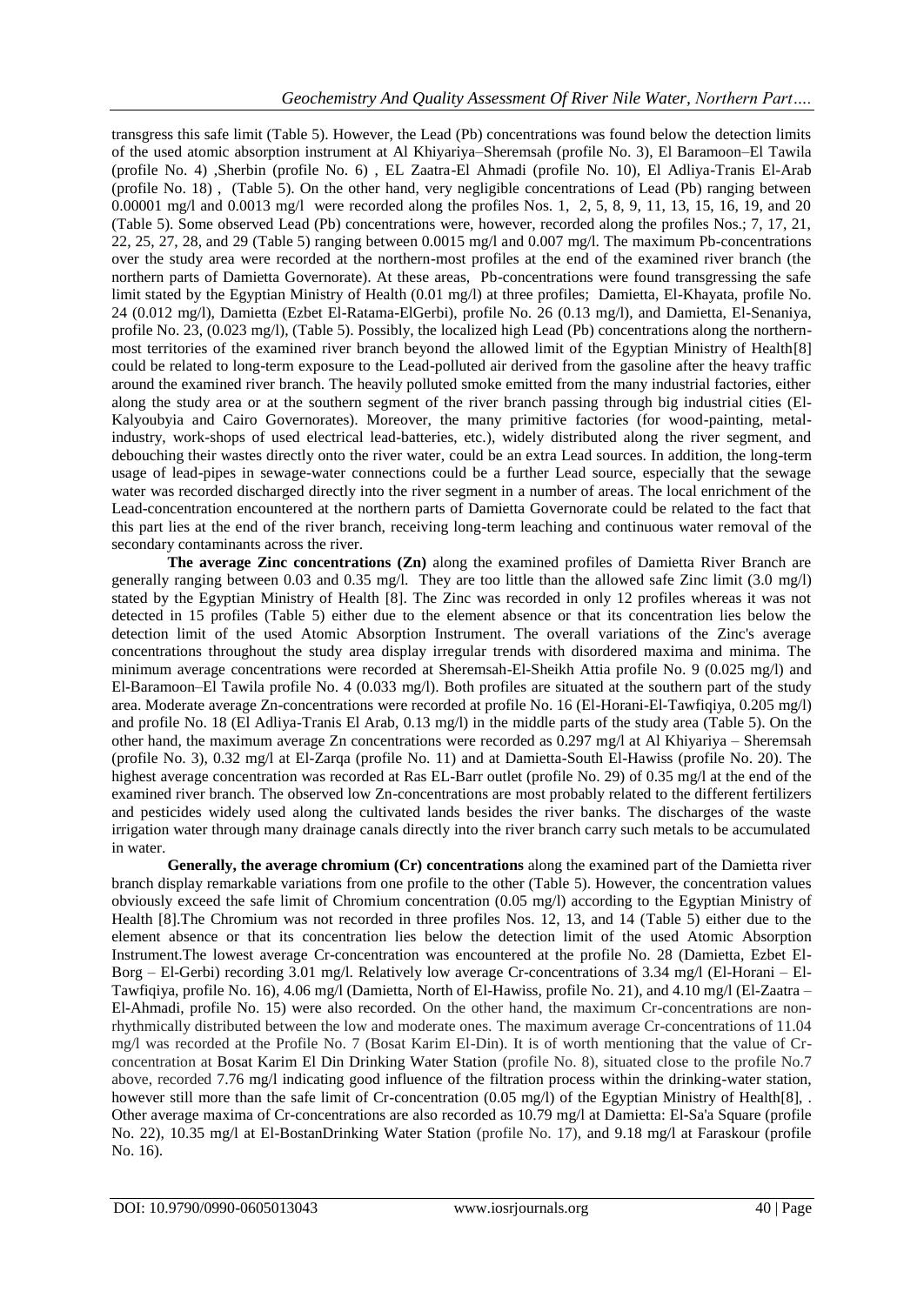**The average Cobalt (Co) concentrations** along the examined profiles in the northern parts of the Damietta river branch show wide variations from one profile to the other, and display non-rhythmic behavior (Table 5). The overall average concentrations vary between 4.17 mg/l and 19.13 mg/l. However, the Cobalt was not recorded in three profiles Nos. 12, 13, and 14 (Table 5) either due to the element absence or that its concentration lies below the detection limit of the used Atomic Absorption Instrument. The minimum average Co-concentrations were recorded in the southernmost profiles No. 1 (MitBadr Khamis – El Mansoura; 5.8 mg/l), profile No. 2 (Talkha Electric Power Station-El-Mansoura; 4.17 mg/l), profile No. 3 (Al Khiyariya – Sheremsah; 5.76 mg/l) and profile No. 4 (El Baramoon–El Tawila; 6.52 mg/l). The maximum average Co-concentrationof 19.13 mg/l was recorded at the southern parts of the study area, profile No. 5 (Taranis El-Bahr – Ezbet El-Qabbani). However, other maxima were recorded at some other profiles such as profile No. 8 (Bosat Karim El Din drinking water station; 18.93 mg/l), profile No. 20 (Damietta South El Hawiss; 18.85 mg/l) and profile No. 23 (Damietta, El Senaniya; 17.67 mg/l), (Table 5). On the other hand, moderate Co-concentrations were also recorded without definite trend varying between 9.0 – 16.0 mg/l along the other profiles (Table 5). Generally, the overall trend of the average Co-concentrations are quiet similar to that of Cr-concentrations, indicating that both elements could have similar sources in the study area. The Co-rich-waste products and secondary-materials arrived to the river branch from surrounding local factories and small work-shops, especially those of dye pigments, wood-preservatives, wood-paintings, tobacco-industry, the many distributed brick-kilns, and leather tanning commonly distributed in big cities and villages around the river course, could be sources of the encountered Co-Concentrations. The increasing biological threat of the water-Cobalt is related to that it will accumulate in plants grown upon soils and sediments of the surrounding cultivated fields. The bodies of humans as well as animals that eat these plants will thus contain Cobalt [21]. When plants grow on contaminated soils they accumulate very small particles of Cobalt, especially in the parts of the eatable plant, such as fruits and seeds [21].

#### **4.5. Water Quality Assessment**

Rapid urbanization has affectedthe availability and quality of ground and surfacewater due to its overexploitation and improperwaste disposal, especially in urban areas [22]). Therefore, it is necessary to frequently test thequality of surface to protect thedrinking water sources. In the last few decades,there has been a tremendous increase in thedemand for fresh water due to rapid growth ofpopulation and the establishment ofindustrialization. Due to agricultural developmentactivities particularly in relation to excessiveapplication of fertilizers and unsanitaryconditions, human health is at very big risk [23].According to World Health Organization [24], about 80% of all the diseases in human beingsare caused by water. Once the surface water iscontaminated, its quality cannot be restored bystopping the pollutants from the source. For thisreason, continuous examining and assessment ofwater quality helps to develop managementstrategies to control surface waterpollution and to protect it. Water Quality Index (WQI) is an importanttechnique for determining groundwater qualityand its suitability for drinking purposes. WQI is defined as a technique of rating that provides the composite influence of individual water quality parameters on the overall quality of water for human consumption. It is simple and easy method for decision makers to understand about quality and possible uses of any water body [25] (. Therefore, the present work has been carried out to evaluate water quality of Damietta Branch, River Nile water by analyzing chemical parameters and estimating WQI. WQI is a mathematical equation which converts large number of water quality data into a single number. It is expressed as a score that reveals the combined influence of different water quality parameters. The water quality index (WQI) is estimated by using the standards of drinking water quality recommended by the Egyptian drinking water quality standards [8]. The computed WQI values ranges from 0.004 for the minimum value to 982.2 for the maximum value (Table 2). The classification of WQI scores was illustrated by 5 categories of water quality as excellent (<450), good (450–649), fair (650–789), marginal (790–949) and poor (>950) (Table 6, Fig. 5).

The analysis of water quality of Damietta Branch, River Nile water founds that there are different water profiles have different Water Quality Index values (Table 6). The results of WQI show that profiles numbers (7, 22) have WQI values 982 and 961 respectively indicating the **poor quality** of these waters (Table 6). Water of profiles Nos. (5, 15, 17, 19, 27) have WQI values of 842, 809, 918, 797, and 817 respectively falling them within the **marginal class**of water quality (Table 6, Fig. 5).

Samples of water profiles Nos. (1, 6, 8, 13, 18, 29) have WQI values of 713, 759, 684, 709, 704 and 726 respectively indicating the **fair quality class** of these water (Table 6, Fig. 5).Profiles numbers (2, 4, 9, 11, 23, 24, 26) have WQI values of 591, 615, 594, 636, 596, 521 and 477 respectively indicating the **good quality** of these waters (Table 6, Fig. 5).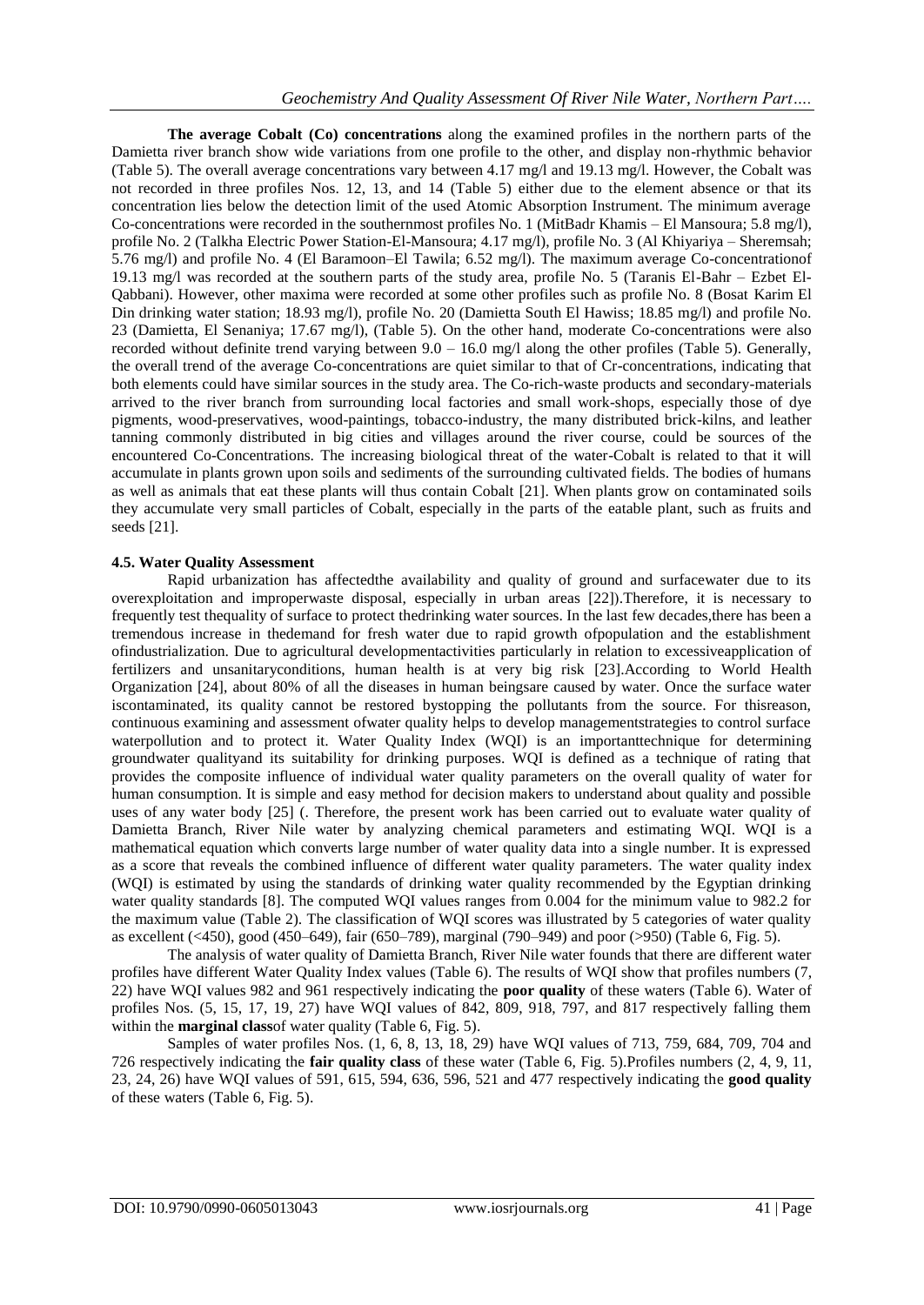| <b>WQI Categories</b> | <b>Water Quality Class</b><br>(CCME, 2001)              | <b>Profiles Included</b>          | <b>Total</b> |
|-----------------------|---------------------------------------------------------|-----------------------------------|--------------|
| $<$ 450               | <b>Excellent</b> water                                  | 3, 10, 12, 14, 16, 20, 21, 25, 28 |              |
| 450-649               | Good water                                              | 2, 4, 9, 11, 23, 24, 26           |              |
| 650-789               | Fair water                                              | 1, 6, 8, 13, 18, 29               |              |
| 790-949               | Marginal water                                          | 5, 15, 17, 19, 27                 |              |
| >950                  | for<br>unsuitable<br>Poor<br>water<br>drinking purposes | $^{\prime}$ . 22                  |              |

**Table (6):** Classification of WQI categories of the Nile River, Damietta branch water.

The best water quality found along the study area were water of profiles Nos. (3, 10, 12, 14, 16, 20, 21, 25, 28) have WQI values of 0.08, 364, 0.004, 0.004, 296, 367, 367, 0.004 and 268 respectively falling them within the **excellent class**of water quality (Table 6, Fig. 5). These profiles are located along Damietta Branch at El Khiariya- Sheremsah (3), El-Za'atra-El Ahmadi(10), El Srew-Ras El Khaleeg (12), Kafr El Arab-Mit Abo Ghaleb (14), El Horani-El Tawfiqia (16), Damietta South El Hawiss (20), Damietta North El Hawiss (21), New Damietta Navigation Canal (25) and Damietta (Ezbet El Borg- El Gerbi) (28).

So it is concluded that waters of excellent and good quality classes do not requires any kind of treatments before the usage as drinking water sources, while water profiles falling into poor, marginal and fair categories which indicating unsuitable water for direct consumption and requires pre-usage treatments. After treatment practices, this water could be used for drinking and domestic purposes. The continuous monitoring of river water is required along Damietta Branch to protect water in future against any possible contamination due to growing urbanization, industrialization and agricultural practices.



**Fig. (5):** Water quality class distributions along Damietta Branch water profiles.

# **V. Conclusion And recommendations**

The present study is concerning with the most important source of life of millions of Egyptians. The study proved the presence of some dangerous quality deterioration influencing the water of the Damietta branch river. Therefore, it is assumed here to state some recommendations that may act to improve the quality the concerned water:

# **5.1.People**

General populations should stop the bad habits and prevent sources of pollution derived from throwing rubbish materials, washing animals, releasing domestic sewage water, releasing solid municipal andindustrial wastesfrom primitive factories and local workshops.

# **5.2. Media**

News-papers, magazines, TV-programs and broadcasting-programs must focus their efforts to change the unsafe traditions and habits of publics. Media must propose the safe and right treatment with the river branch to the public in different places at any civil standard. Media must propose the safe alternatives to the people to treat with the river. The suspected diseases and health damages that may take place must be continuously announced in different media.